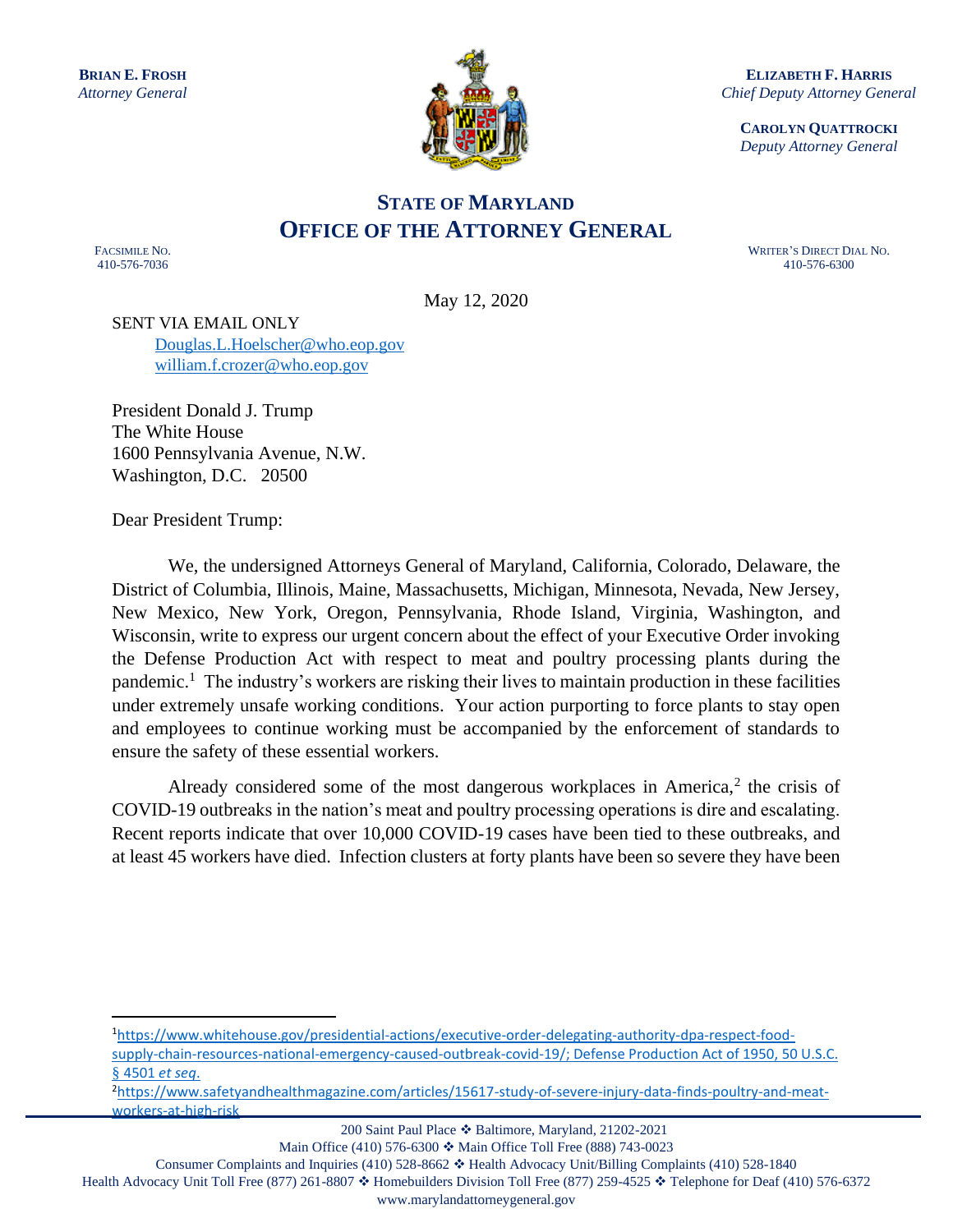required to close for some period, with some reporting hundreds of employees falling ill.<sup>3</sup> Just a few days ago, one facility reported nearly 900 of its 2,200 workers testing positive for the virus.<sup>4</sup>

Grueling workplace conditions in the industry often require thousands of employees to stand shoulder to shoulder for hours, sometimes close enough to accidentally cut coworkers. The jobs frequently entail backbreaking exertion to debone, cleave, and handle carcasses on "disassembly" and "evisceration" lines.<sup>5</sup> The push for faster line speeds and limited access to protective equipment have increased dangers on the job. Even as recently as these last two weeks, the U.S. Department of Agriculture (USDA) has approved over a dozen new line speed waivers, which force employees to work faster and even closer to one another, reduce the number of federal safety inspectors at plants, and shift inspection duties to employees.<sup>6</sup> The spread of disease in these plants has also devastated surrounding communities, with rates of infection in counties with one-third of the country's beef, pork and poultry processing plants higher than those of 75% of other U.S. counties.<sup>7</sup>

The industry's failure to act earlier to protect its labor force, and the Administration's lack of leadership and support for testing, procurement of personal protective equipment (PPE), and enforcement of federal worker safety standards, will be among the many regrettable lapses contributing to the tragic story of America's experience with this pandemic. Historically, meat and poultry processing workers are rarely paid when they fall ill, and most are not covered by the paid sick leave established by Congress in response to the pandemic because employers with more than 500 employees are exempted. In some plants, workers also receive disciplinary points or "demerits" for calling in sick.<sup>8</sup> Only within the last month have some companies changed their policies to eliminate any punitive effect for missing work due to illness. Efforts to provide

## President Donald J. Trump

<sup>3</sup>[https://www.usatoday.com/story/news/investigations/2020/05/06/meatpacking-industry-hits-grim-milestone-](https://www.usatoday.com/story/news/investigations/2020/05/06/meatpacking-industry-hits-grim-milestone-10-000-coronavirus-cases/5176342002/)[10-000-coronavirus-cases/5176342002/;](https://www.usatoday.com/story/news/investigations/2020/05/06/meatpacking-industry-hits-grim-milestone-10-000-coronavirus-cases/5176342002/)

<sup>4</sup>[https://thehill.com/homenews/news/495564-nearly-900-workers-at-tyson-meat-plant-in-indiana-test-positive](https://thehill.com/homenews/news/495564-nearly-900-workers-at-tyson-meat-plant-in-indiana-test-positive-for-coronavirus)[for-coronavirus](https://thehill.com/homenews/news/495564-nearly-900-workers-at-tyson-meat-plant-in-indiana-test-positive-for-coronavirus)

<sup>5</sup>[https://www.npr.org/sections/coronavirus-live-updates/2020/04/29/847937625/workers-scared-as-trump](https://www.npr.org/sections/coronavirus-live-updates/2020/04/29/847937625/workers-scared-as-trump-orders-meat-plants-to-open-during-coronavirus-crisis)[orders-meat-plants-to-open-during-coronavirus-crisis;](https://www.npr.org/sections/coronavirus-live-updates/2020/04/29/847937625/workers-scared-as-trump-orders-meat-plants-to-open-during-coronavirus-crisis) [https://www.propublica.org/article/what-happens-if](https://www.propublica.org/article/what-happens-if-workers-cutting-up-the-nations-meat-get-sick)[workers-cutting-up-the-nations-meat-get-sick](https://www.propublica.org/article/what-happens-if-workers-cutting-up-the-nations-meat-get-sick)

<sup>6</sup>[https://civileats.com/2020/04/17/poor-conditions-at-meatpacking-plants-have-long-put-workers-at-risk-the](https://civileats.com/2020/04/17/poor-conditions-at-meatpacking-plants-have-long-put-workers-at-risk-the-pandemic-makes-it-much-worse/)[pandemic-makes-it-much-worse/](https://civileats.com/2020/04/17/poor-conditions-at-meatpacking-plants-have-long-put-workers-at-risk-the-pandemic-makes-it-much-worse/)

<sup>7</sup>USDA; Johns Hopkins University; SHO; DCD; USA Today Analysis, [https://www.usatoday.com/in](https://www.usatoday.com/in-depth/news/investigations/2020/04/22/meat-packing-plants-covid-may-force-choice-worker-health-food/2995232001/)[depth/news/investigations/2020/04/22/meat-packing-plants-covid-may-force-choice-worker-health](https://www.usatoday.com/in-depth/news/investigations/2020/04/22/meat-packing-plants-covid-may-force-choice-worker-health-food/2995232001/)[food/2995232001/](https://www.usatoday.com/in-depth/news/investigations/2020/04/22/meat-packing-plants-covid-may-force-choice-worker-health-food/2995232001/)

<sup>8</sup><https://www.propublica.org/article/what-happens-if-workers-cutting-up-the-nations-meat-get-sick>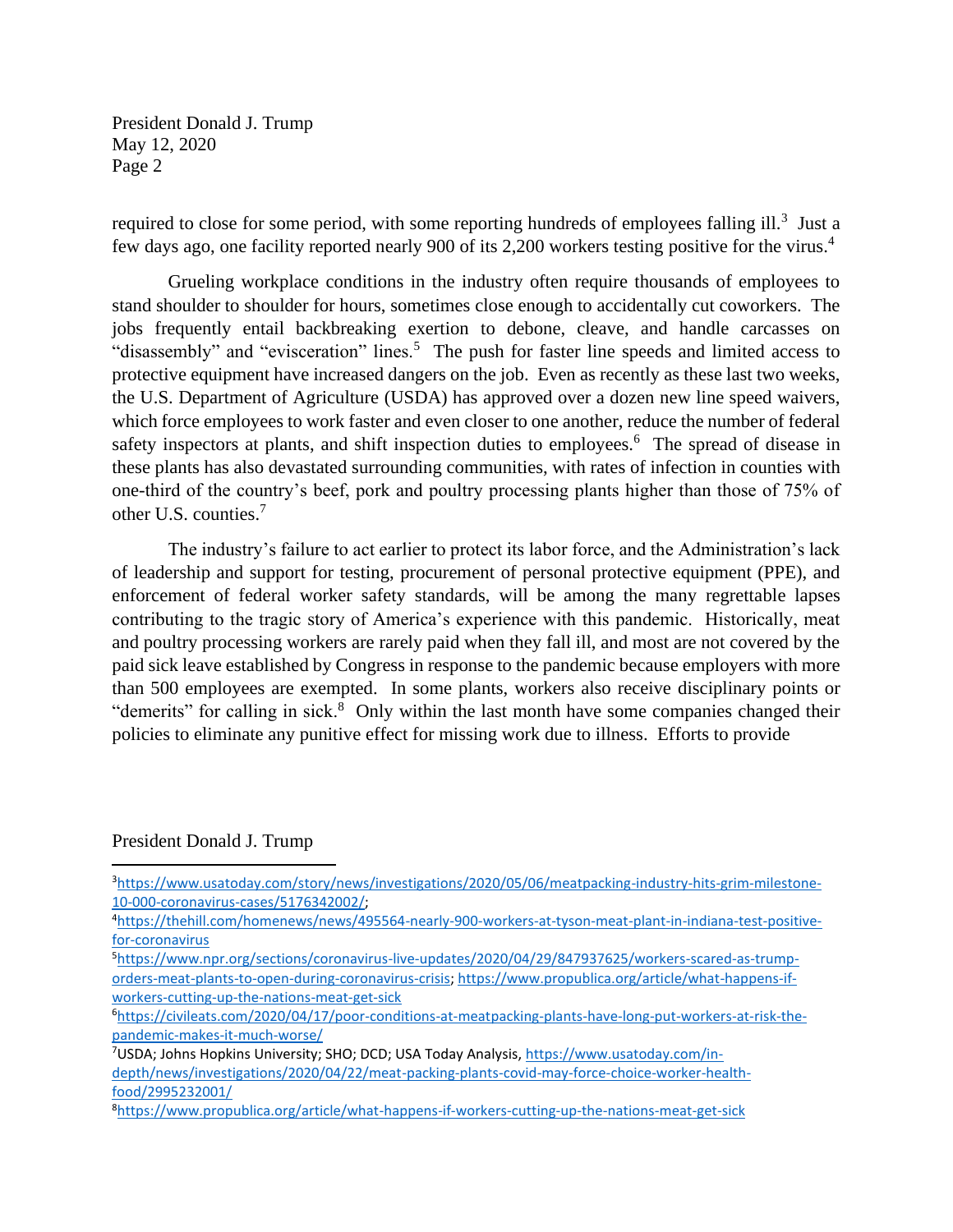May 12, 2020 Page 3

employees PPE and enable social distancing, if happening at all, have been even more recent and sporadic.<sup>9</sup> Even in facilities where some PPE has been distributed to workers, reports from within the plants are harrowing—*e.g*., masks breaking and falling off amid the frenetic activity on the disassembly lines and face coverings fogging up and obscuring vision, which heightens the risk of injury.<sup>10</sup>

Without adequate and enforceable mandates to protect worker safety, your Executive Order may perpetuate this spread of illness and death. The Order directs the Secretary of USDA to take actions to ensure the continued supply of meat and poultry "consistent with the guidance for their operations jointly issued by the CDC and OSHA."<sup>11</sup> This guidance provides a series of recommendations regarding steps processing facilities should take to promote safe working conditions.<sup>12</sup> Even if these recommendations were sufficient to maintain worker safety, however, they are entirely voluntary. Without making these standards mandatory and taking decisive action to enforce them, the Administration will fail in its duty to provide meaningful protection to workers that have been deemed essential to maintaining our food supply.<sup>13</sup> The toll may be thousands more falling victim to this disease. In addition, the Administration will thwart its own goal of keeping the plants open, as increasing prevalence of COVID-19 infection results in mounting labor shortages.

We request, therefore, that your Administration take immediate action to ensure the safety of these essential workers. The CDC and OSHA guidance must be strengthened and made mandatory, with vigorous and robust federal enforcement. At a minimum, it must include: 1) priority testing for workers in the processing plants; 2) immediate access to adequate PPE; 3) the suspension of all line speed waivers, and a halt to approval of any additional waivers; 4) 6-foot

<sup>9</sup>[https://civileats.com/2020/04/17/poor-conditions-at-meatpacking-plants-have-long-put-workers-at-risk-the](https://civileats.com/2020/04/17/poor-conditions-at-meatpacking-plants-have-long-put-workers-at-risk-the-pandemic-makes-it-much-worse/)[pandemic-makes-it-much-worse/](https://civileats.com/2020/04/17/poor-conditions-at-meatpacking-plants-have-long-put-workers-at-risk-the-pandemic-makes-it-much-worse/)

<sup>10</sup><https://podcasts.apple.com/us/podcast/1a/id1188724250?i=1000473058366>

<sup>11</sup>[https://www.whitehouse.gov/presidential-actions/executive-order-delegating-authority-dpa-respect-food](https://www.whitehouse.gov/presidential-actions/executive-order-delegating-authority-dpa-respect-food-supply-chain-resources-national-emergency-caused-outbreak-covid-19/)[supply-chain-resources-national-emergency-caused-outbreak-covid-19/](https://www.whitehouse.gov/presidential-actions/executive-order-delegating-authority-dpa-respect-food-supply-chain-resources-national-emergency-caused-outbreak-covid-19/)

<sup>12</sup>[https://www.cdc.gov/coronavirus/2019-ncov/community/organizations/meat-poultry-processing-workers](https://www.cdc.gov/coronavirus/2019-ncov/community/organizations/meat-poultry-processing-workers-employers.html)[employers.html](https://www.cdc.gov/coronavirus/2019-ncov/community/organizations/meat-poultry-processing-workers-employers.html)

<sup>&</sup>lt;sup>13</sup>In a letter dated May 5, 2020, USDA Secretary Perdue wrote to "exhort" meat and poultry processing plants to follow the examples of facilities that were restoring operations in accordance with the CDC/OSHA guidance, and he said that plants "should utilize the guidance" to "implement practices and protocols for safeguarding the health of the workers and the community while staying operational or resuming operations."

https://www.usda.gov/sites/default/files/documents/stakeholder-letters-covid.pdf. In a separate letter, he notified governors that he was directing plants to utilize the guidance.

[https://www.usda.gov/sites/default/files/documents/stakeholder-letters-covid.pdf.](https://www.usda.gov/sites/default/files/documents/stakeholder-letters-covid.pdf) As with the guidance itself, however, the Secretary's exhortation for plants to follow it falls far short of imposing mandatory standards and committing to enforce them.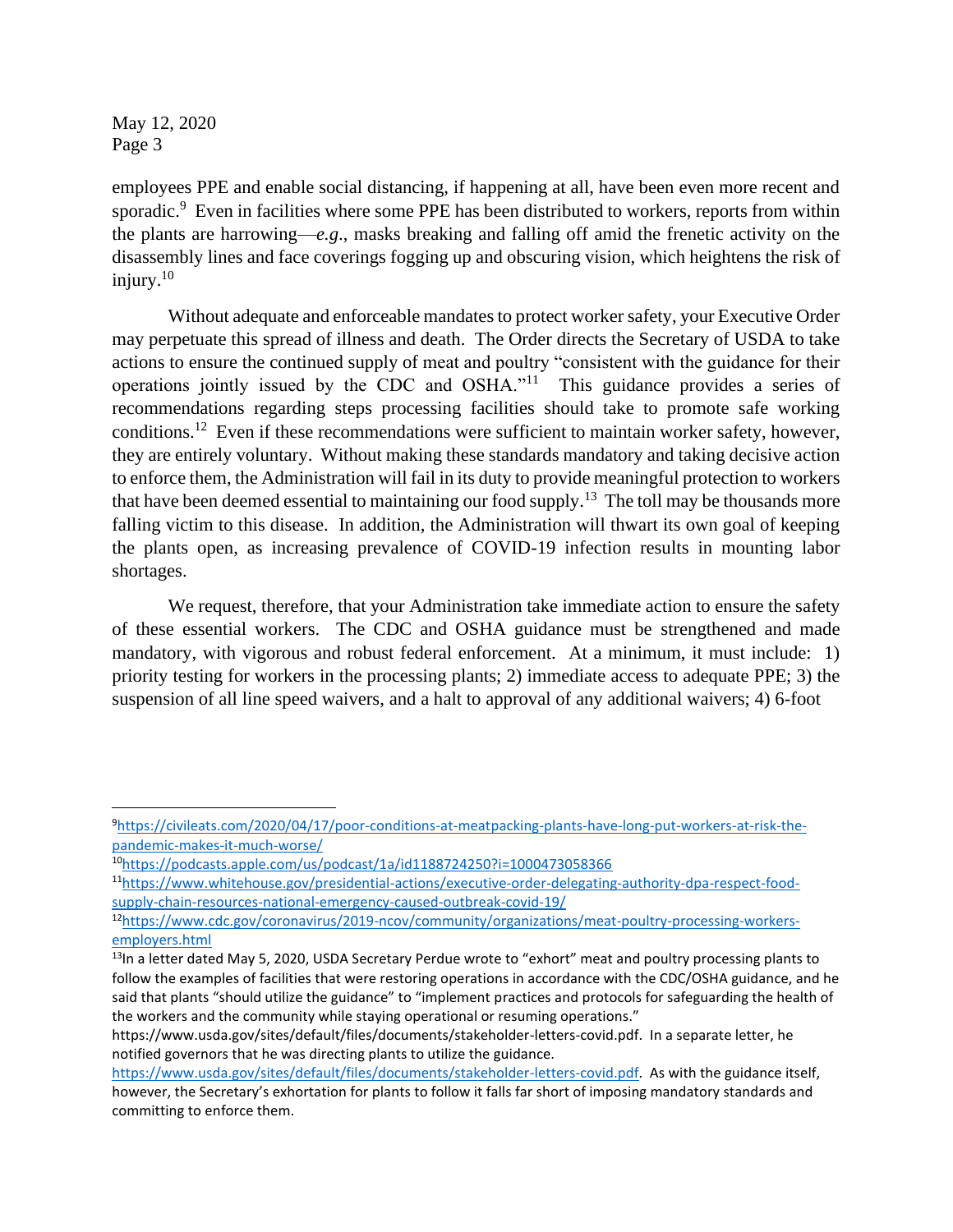physical and social distancing where possible, and plexiglass barriers where distancing cannot be achieved; and 5) isolation and quarantine of COVID-19 positive workers, with full pay.<sup>14</sup>

The Defense Production Act (DPA) is an important tool that presidents since the Korean War have wielded to protect the country and keep Americans safe from threats to national security and public health. Since the onset of this crisis, many have urged more initiative, leadership and use of the law to increase production of critically needed testing supplies and PPE that are vital to the country's efforts to wrest control of this pandemic. Yet your Executive Order, rather than using the DPA to compel production of the supplies necessary to keep essential and frontline workers safe, attempts instead to invoke the law to make them show up for work regardless. Your invocation of the DPA on behalf of the meat industry may force workers to risk their own health or give up their jobs in order to guarantee meat and poultry on America's grocery shelves.

Despite the fact that State and local authorities have been left to their own devices to obtain tests, PPE and medical equipment, your Order may also be used to attempt to seize from states and local jurisdictions control over the difficult decisions as to when meat and poultry plants should remain open.<sup>15</sup> In addition, the Order's implication that it confers immunity from liability on companies for harm suffered by their employees would, if invoked and upheld, further undermine the ability of State and local leaders to protect their own workers.

We fully recognize the complexities at issue here: the security of the national food supply; the jobs and livelihoods of farmers, meat and poultry processors, distributors, and other employers; workers up and down the supply chain; the waste and animal cruelty concerns that arise when processing components of the supply chain break down; the imperative of slowing the spread of disease; and many other issues made more difficult by this pandemic. Yet we must attend to them all without sacrificing the health and safety of hard-working people whose labor helps ensure we can continue feeding the country. By implementing mandatory and effective worker safety standards, and by working together on the myriad other challenges facing the country, we believe

<sup>14</sup><http://www.ufcw.org/2020/04/30/covidpacking/>

 $15$ In fact, the U.S. Department of Labor has issued a statement confirming this view of the Order, stating, "because of the President's invocation of the DPA, no part of the Joint Meat Processing Guidance should be construed to indicate that state and local authorities may direct a meat and poultry processing facility to close, to remain closed, or to operate in accordance with procedures other than those provided for in this Guidance." <https://www.dol.gov/newsroom/releases/osha/osha20200428-1>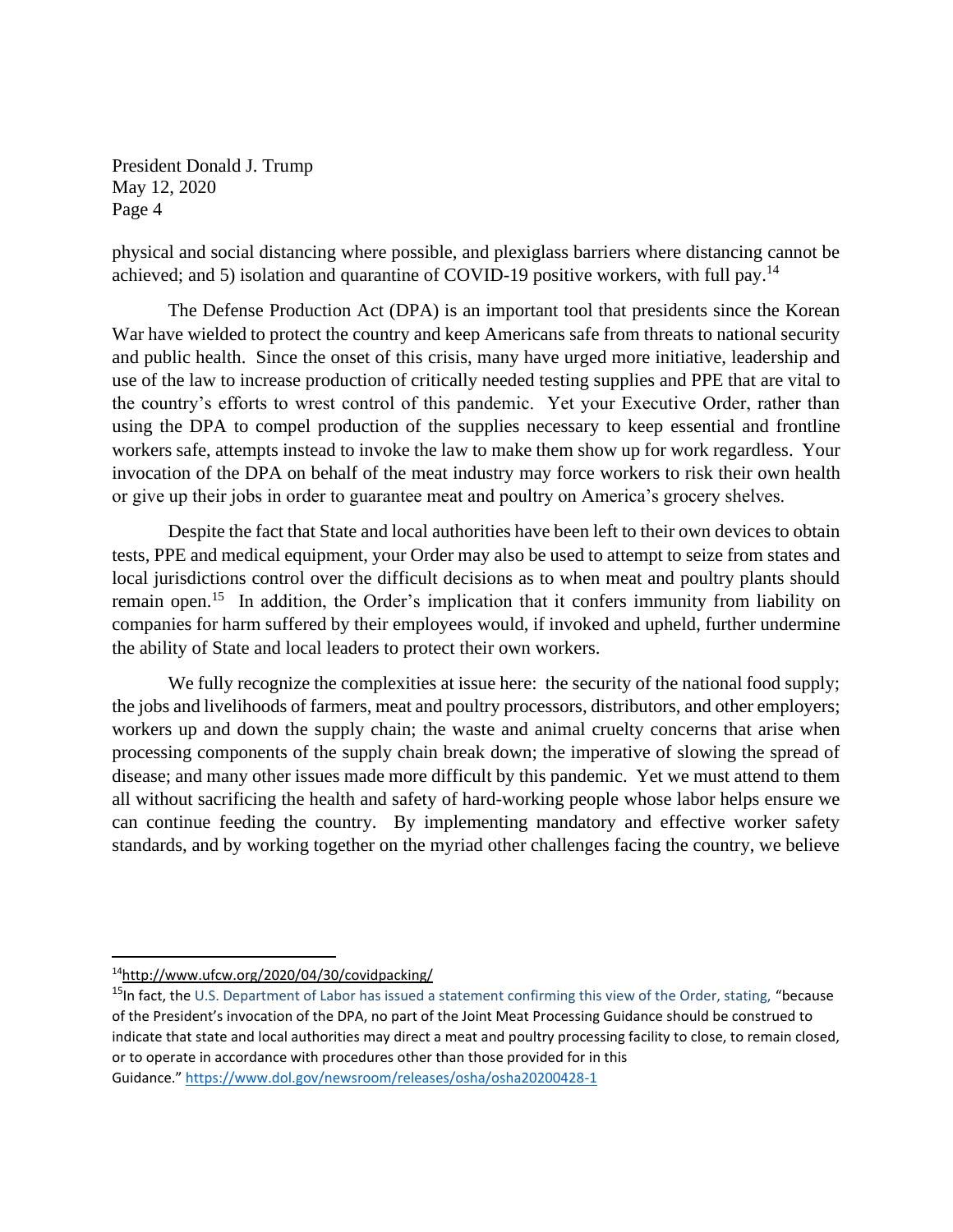we can achieve that goal and overcome this historic threat to the health and well-being of our country and our people.

Sincerely,

Brian E. Frosh Maryland Attorney General

- Weise Wilso

Philip J. Weiser Colorado Attorney General

Karl A. Racine Attorney General for the District of Columbia

non /h. 1 Aayon MNFrey

Maine Attorney General

Dana Nessel

Michigan Attorney General

Xavier Becerra California Attorney General

athleen

Kathleen Jennings Delaware Attorney General

Kwame Raoul

Illinois Attorney General

Maura Healey Massachusetts Attorney General

Keith Ellison

Minnesota Attorney General